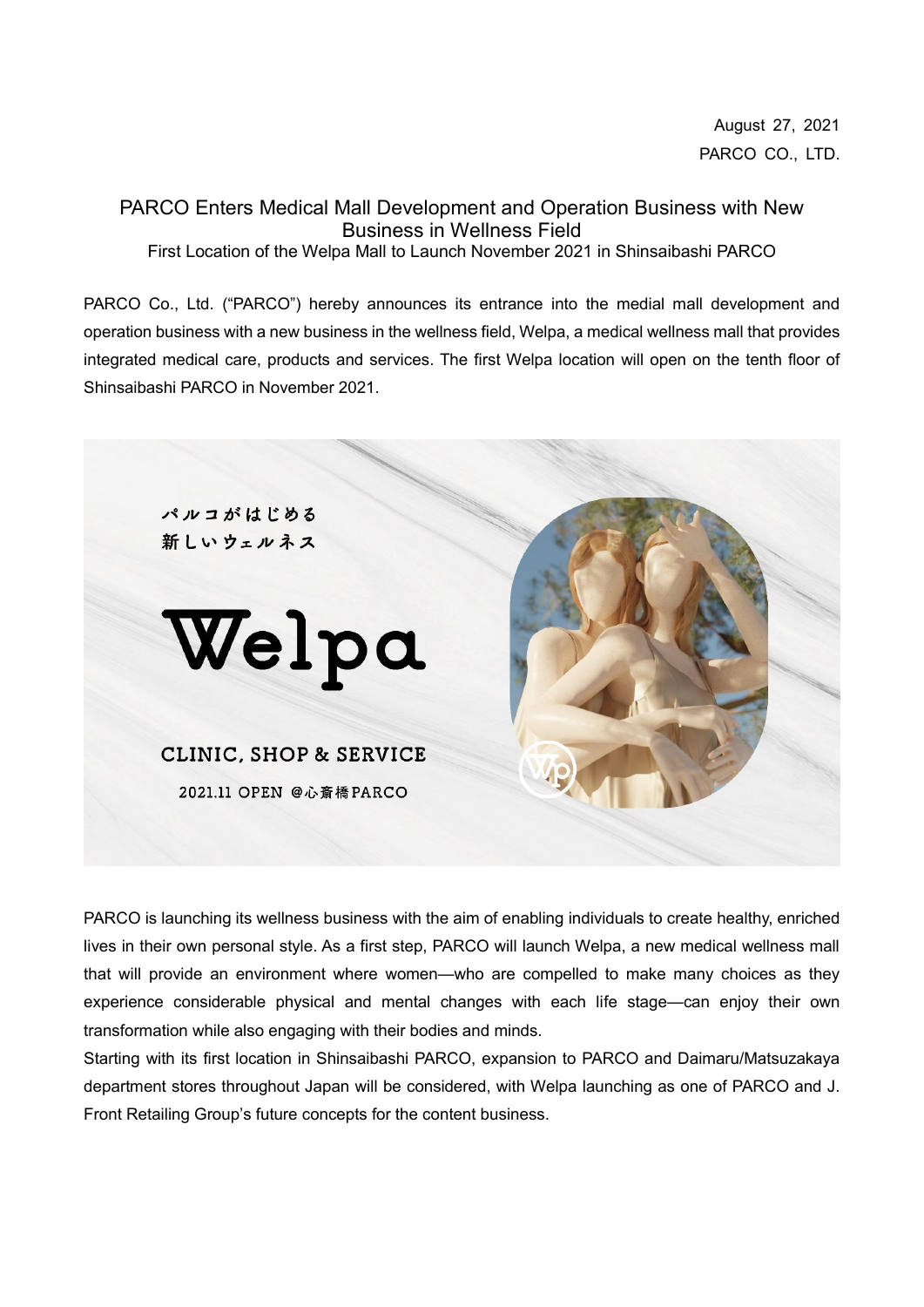## ■Business Description

Welpa will provide medical care, products, services and events highlighting concepts ranging from "understanding and learning" to "experiencing and treating" in order to address issues faced by the "health indifferent" and "health conscious" populations of 20- to- 40-year-olds who are currently not habitually undertaking appropriate actions to understand and care for themselves.



## ■Business Model

With PARCO as the commissioning business entity, Welpa will be developed through collaboration with business and cooperative partners, and each Welpa mall will attract and individually operate retailers, including "clinics" and "products and services," that share the philosophy of the wellness business. Additionally, business development will progress through providing online services that enhance the convenience of utilizing Welpa locations and delivering points of contact with a variety of related information.

The wellness business is an open innovation style joint undertaking in which development will be carried out in partnership with existing PARCO-hosted shops and start-up companies. Business partners include Smartmedical Corp., a specialist in the medical field, and dricos, Inc., which is developing a healthcare automation business using digital technology. Other partners are also cooperating in the promotion of social and health issues and the development of new value in the wellness business, including Ms. Asako Tsuji, as branding director, and fermata inc., as the lounge operation partner.